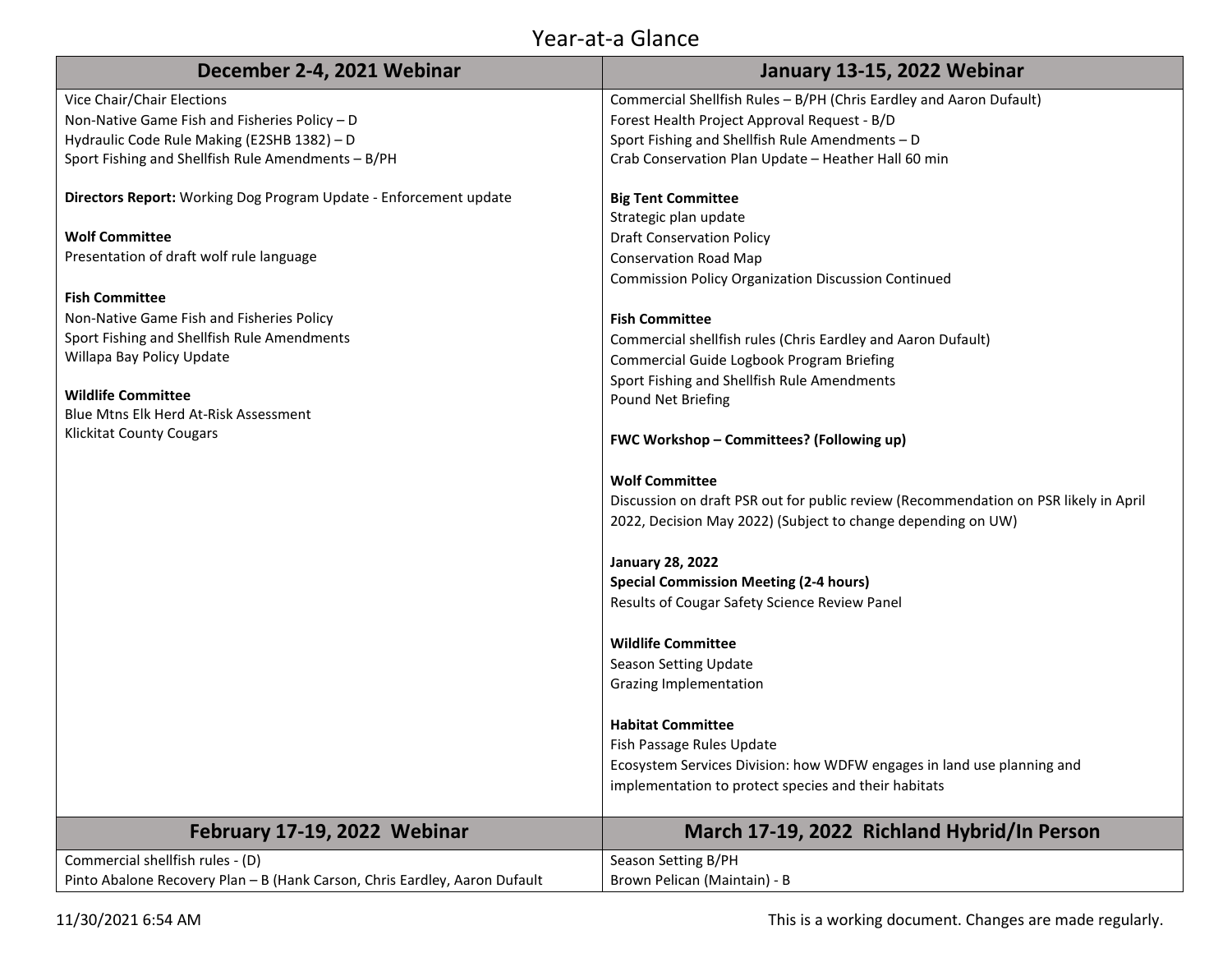## Year-at-a Glance

| Lands Recreation $- B$                                                    | White Pelican - Downlisting - B/PH/D                         |
|---------------------------------------------------------------------------|--------------------------------------------------------------|
| Columbia Sturgeon Management Annual Policy (C-3001) Review - (B/PC) Laura |                                                              |
| Hieronimus                                                                |                                                              |
| South Puget Sound WLA plan - Briefing                                     |                                                              |
| Outreach and Engagement Assessment - B                                    |                                                              |
|                                                                           |                                                              |
|                                                                           |                                                              |
| <b>ADA Report Out</b>                                                     |                                                              |
|                                                                           |                                                              |
| April 7-9, 2022 Webinar                                                   | May 13, 2022 Web Conference                                  |
|                                                                           |                                                              |
|                                                                           | Wolf Rulemaking - D (staff and Commissioner Thorburn okay'd) |
| Policy C-3634 Implementation Report - B                                   |                                                              |
| Season Setting D                                                          |                                                              |
| Wolf Rulemaking - B/PH                                                    |                                                              |
| White Pelican - Downlisting - D                                           |                                                              |
| <b>Wildlife Committee</b>                                                 |                                                              |
| Ebike update - Tom McBride (Rec Pac)                                      |                                                              |
| <b>Wolf Rulemaking</b>                                                    |                                                              |
|                                                                           |                                                              |
|                                                                           |                                                              |
| June 10, 2022 Web Conference                                              | June 23-25, 2022 Seattle Hybrid/In Person                    |
|                                                                           |                                                              |
|                                                                           | Western Snowy Plover - B/PH                                  |
|                                                                           | Common Loon Maintain (PSR) - B/PH/D                          |
|                                                                           | <b>Habitat Committee</b>                                     |
|                                                                           |                                                              |
|                                                                           | SSB 5273 Shoreline Armoring rule                             |
|                                                                           |                                                              |
| July 15, 2022 Web Conference                                              | August 4-6, 2022 Ocean Shores Hybrid/In Person               |
| Western Snowy Plover - D                                                  | Southern Resident Killer Whale PSR - B/PH                    |
|                                                                           | Shoreline Armoring rule making (SSB 5273) - B/PH             |
|                                                                           |                                                              |
| <b>August 26 2022 Web Conference</b>                                      | September 22-24, 2022 Clarkston Hybrid/In Person             |
| Shoreline Armoring rule making (SSB 5273) - D                             | Southern Resident Killer Whale PSR - D                       |
|                                                                           |                                                              |
|                                                                           | 2023 Spring Bear - B/PH                                      |
|                                                                           |                                                              |
| <b>October 7 2022 Web Conference</b>                                      | October 27-29, 2022 Colville Hybrid/In Person                |